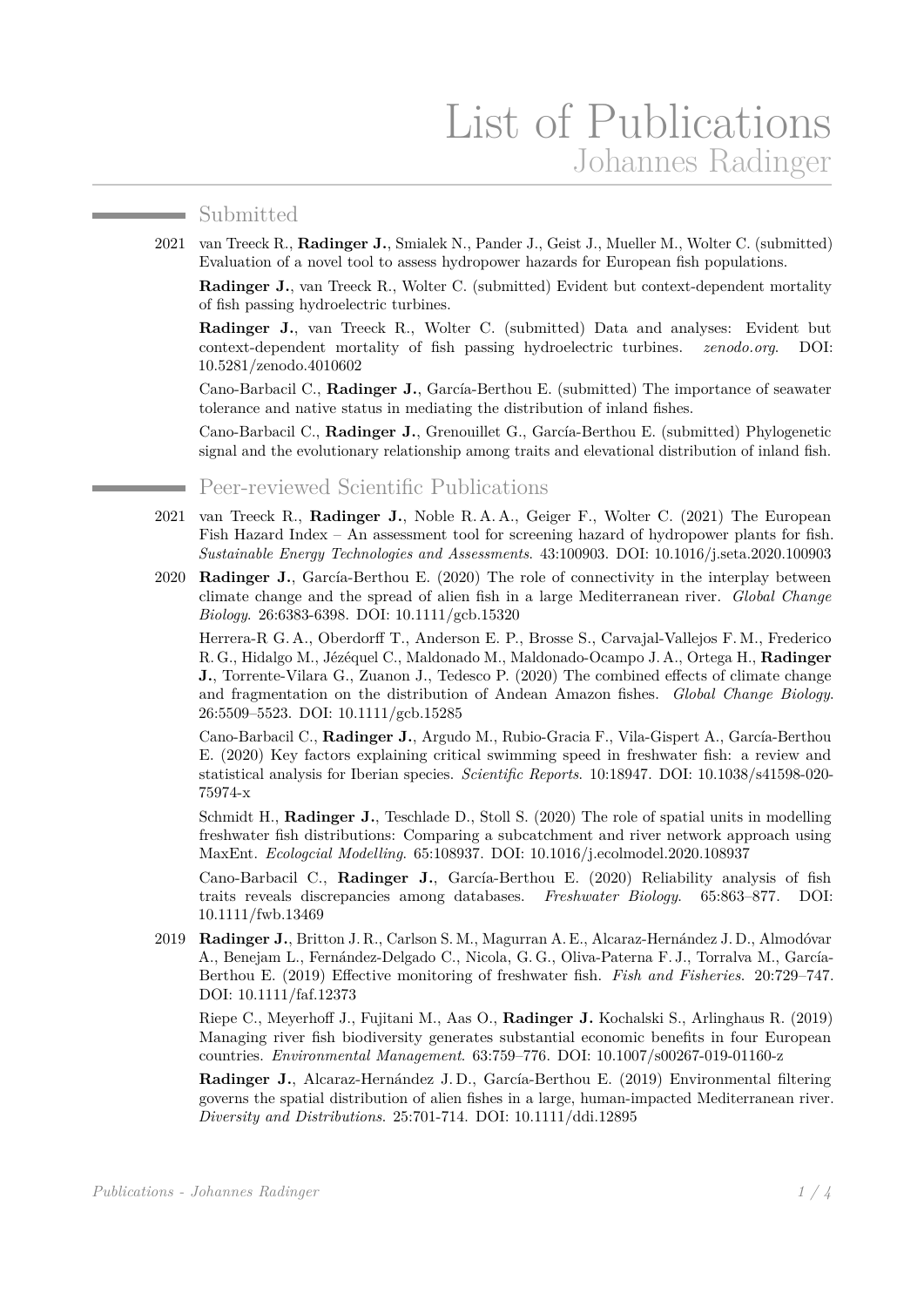Jarić I., Lennox R. J., Kalinkat G., Cvijanović G., **Radinger J.** (2019) Susceptibility of European freshwater fish to climate change: Species profiling based on life-history and environmental characteristics. *Global Change Biology*. 25:448–458. DOI: [10.1111/gcb.14518](http://dx.doi.org/10.1111/gcb.14518)

2018 Teschlade D., Niemann A., Hering D., **Radinger J.** (2018) Entwicklung eines GISbasierten Modellansatzes zur Priorisierung von Querbauwerken bei der Umsetzung der Wasserrahmenrichtlinie. *KW - Korrespondenz Wasserwirtschaft*. 11:739-746. DOI: [10.3243/kwe2018.12.002](http://dx.doi.org/10.3243/kwe2018.12.002)

**Radinger J.**, Alcaraz-Hernández J. D., García-Berthou E. (2018) Environmental and spatial correlates of hydrologic alteration in a large Mediterranean river catchment. *Science of the Total Environment*. 639:1138–1147. DOI: [10.1016/j.scitotenv.2018.05.227](http://dx.doi.org/10.1016/j.scitotenv.2018.05.227)

Zajicek P., **Radinger J.**, Wolter C. (2018) Disentangling multiple pressures on fish assemblages in large rivers. *Science of the Total Environment*. 627:1093–1105. DOI: [10.1016/j.scitotenv.2018.01.307](http://dx.doi.org/10.1016/j.scitotenv.2018.01.307)

**Radinger J.**, Hölker F., Horký P., Slavík O., Wolter C. (2018) Improved river continuity facilitates fishes' abilities to track future environmental changes. *Journal of Environmental Management*. 208:169-179. DOI: [10.1016/j.jenvman.2017.12.011](http://dx.doi.org/10.1016/j.jenvman.2017.12.011)

Knopf K., Buschmann K., Hansel M., **Radinger J.**, Kloas W. (2018) Flash photography does not induce stress in the Ram cichlid *Mikrogeophagus ramirezi* (Myers & Harry, 1948) in aquaria. *Journal of Applied Ichthyology* . (2018). DOI: [10.1111/jai.13673](http://dx.doi.org/10.1111/jai.13673)

2017 **Radinger J.**, Essl F., Hölker F., Horký P., Slavík O., Wolter C. (2017) The future distribution of river fish: the complex interplay of climate and land use changes, species dispersal and movement barriers. *Global Change Biology*. 23:4970-4986. DOI: [10.1111/gcb.13760](http://dx.doi.org/10.1111/gcb.13760)

**Radinger J.**, Hölker F., Wolter C. (2017) Assessing how uncertainty and stochasticity affect the dispersal of fish in river networks. *Ecological Modelling*. 359:220–228. DOI: [10.1016/j.ecolmodel.2017.05.029](http://dx.doi.org/10.1016/j.ecolmodel.2017.05.029)

2016 **Radinger J.**, Kail J., Wolter C. (2016) Differences among expert judgments of fish habitat suitability and implications for river management. *River Research and Applications*. 33:538-547. DOI: [10.1002/rra.3109](http://dx.doi.org/10.1002/rra.3109)

Cobo Labarca C., **Radinger J.**, Schöning V., Ariav R., Jung R., Thompson K., Kloas W., Knopf K. (2017) Application of low-frequency sonophoresis and reduction of antibiotics in aquatic systems. *Journal of Fish Diseases*. 40:1635-1643. DOI: [10.1111/jfd.12631](http://dx.doi.org/10.1111/jfd.12631)

**Radinger J.**, Hölker F., Horký P., Slavík O., Dendoncker N., Wolter C. (2016) Synergistic and antagonistic interactions of future land use and climate change on river fish assemblages. *Global Change Biology*. 22:1505–1522. DOI: [10.1111/gcb.13183](http://dx.doi.org/10.1111/gcb.13183)

2015 **Radinger J.**, Wolter C., Kail J. (2015) Spatial Scaling of Environmental Variables Improves Species-Habitat Models of Fishes in a Small, Sand-bed Lowland River *PlosOne*. 10(11):e0142813. DOI: [10.1371/journal.pone.0142813](http://dx.doi.org/10.1371/journal.pone.0142813)

Guse B., Kail J., **Radinger J.**, Schröder M., Kiesel J., Hering D., Wolter C., Fohrer N. (2015) Eco-hydrologic model cascades: Simulating land use and climate change impacts on hydrology, hydraulics and habitats for fish and macroinvertebrates. *Science of the Total Environment*. 533:542–556. DOI: [10.1016/j.scitotenv.2015.05.078](http://dx.doi.org/10.1016/j.scitotenv.2015.05.078)

Kail J., Kiesel J., Guse B., **Radinger J.**, Schröder M., Kleinhans M., Schuurman F., Fohrer N., Hering D., Wolter C. (2015) From hydrology to species communities – an integrated modelling framework to assess the effect of different pressures on abiotic habitat conditions and biota of rivers. *PlosOne* 10(6):e0130228. DOI: [10.1371/journal.pone.0130228](http://dx.doi.org/10.1371/journal.pone.0130228)

**Radinger J.**, Wolter C. (2015) Disentangling the effects of habitat suitability, dispersal and fragmentation on distribution of river fishes. *Ecological Applications*. 25:914–927. DOI: [10.1890/14-0422.1](http://dx.doi.org/10.1890/14-0422.1)

2014 **Radinger J.**, Kail J., Wolter C. (2014) FIDIMO – a free and open source GIS based dispersal model for riverine fish. *Ecological Informatics*. 24:238–247. DOI: [10.1016/j.ecoinf.2013.06.002](http://dx.doi.org/10.1016/j.ecoinf.2013.06.002)

**Radinger J.**, Wolter C. (2014) Dispersal patterns and abilities of freshwater fishes. *Fish and Fisheries*. 15:456–473. DOI: [10.1111/faf.12028](http://dx.doi.org/10.1111/faf.12028)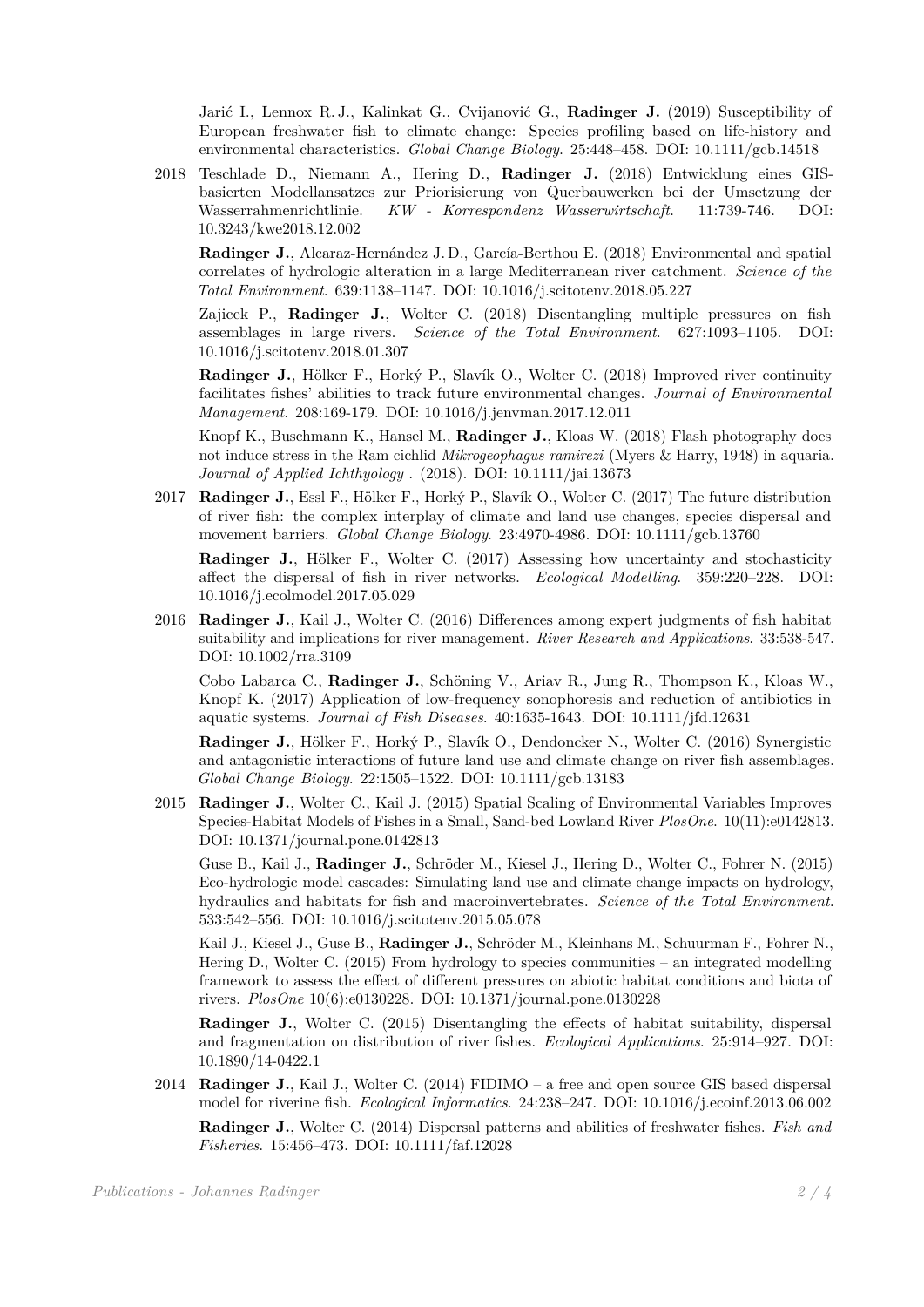## Other Scientific Publications

- 2021 Cano-Barbacil C., **Radinger J.**, García-Berthou E. (2021) Conociendo los peces continentales ibéricos. *Mètode*. 108:37ff.
- 2020 Wolter C., Bernotat D., Gessner J., Brüning A., Lackemann J., **Radinger J.** (2020) Fachplanerische Bewertung der Mortalität von Fischen an Wasserkraftanlagen. *BfN-Skripten*. 561, Bonn, Germany, 2020, 213 pp. DOI: [10.19217/skr561](http://dx.doi.org/10.19217/skr561)

**Radinger J.** (2020) Unsere Fische – wer is morgen (noch) da? *Aqua Viva - Die Zeitschrift für Gewässerschutz*. 62:14–17.

- 2019 **Radinger J.**, Britton J. R., Carlson S. M., Magurran A. E., Alcaraz-Hernández J. D., Almodóvar A., Benejam L., Fernández-Delgado C., Nicola, G. G., Oliva-Paterna F. J., Torralva M., García-Berthou E. (2019) Preprint – Effective monitoring of freshwater fish. *Zenodo*. DOI: [10.5281/zenodo.1480407](http://dx.doi.org/10.5281/zenodo.1480407)
- 2016 **Radinger J.**, Hölker F., Wolter C. (2016) FISHCON: Biodiversitäts-Szenarien für fragmentierte Landschaften: zukünftige Fischartenvielfalt als Funktion des Gewässernetzwerkes *Schlussbericht BiodivERsA Projekt FISHCON.*
- 2015 **Radinger J.** (2015) Source populations in the context of dispersal modelling. *Journal of Brief Ideas.* DOI: [10.5281/zenodo.19097](http://dx.doi.org/10.5281/zenodo.19097)
- 2014 Kail J., **Radinger J.**, Wolter C. (2014) Entwicklung eines integrierten Modells zur Prognose der langfristigen Entwicklung abiotischer Rahmenbedingungen und Lebensgemeinschaften für Gewässermanagement und Klimafolgenforschung. *Schlussbericht IWRMnet Projekt IMPACT.* DOI: [10.2314/GBV:82562777X](http://dx.doi.org/10.2314/GBV:82562777X)
- 2013 **Radinger J.** (2013) Fische zählen 2.0. *[IGB Jahresforschungsbericht 2013](http://www.igb-berlin.de/tl_files/data_igb/_aktuell_presse/_downloads/IGB_Jahresbericht2013_WEB.pdf)*.
- 2011 **Radinger J.**, et al. (2011) FIDIMO A dispersal model for fish from the IMPACT project *IWRM-Net SCP newsletter.* Issue No. 1.

## Selected Scientific Conferences and Talks

Radinger J., (2020) Fische in der Schweiz – gestern, heute, morgen *Invited talk, FIBER-Seminar (Schweizer Fischereiberatungsstelle), Olten, Switzerland, January 25, 2020.*

Radinger J. (2019). Modelling fish in large European river systems in light of global change. *Invited talk, Seminar, University Duisburg-Essen, Essen, Germany, October 21, 2019.*

Radinger J. (2019). Patterns and processes of fish in river networks – Two case studies: Elbe River and Ebro River. *Seminar, Catalan Institute for Water Research (ICRA), Girona, Spain, March 21, 2019.*

Radinger J., Alcaraz-Hernández J. D., Cano-Barbacil C., García-Berthou E. (2019). Environmental filtering governs the success of alien fishes in a large, human-impacted Mediterranean river. *Meeting of the Iberian Ecological Society (SIBECOL), Barcelona, February 2019.*

Radinger J., Wolter C., García-Berthou E. (2017) The interacting effects of connectivity and global change on fishes in river networks. *5th Biennial ISRS Symposium, Hamilton, New Zealand, November 19-24, 2017.*

Radinger J., Dendoncker N., Essl F., Hölker F., Horký P., Slavík O., Wolter C. (2017) The future distribution and diversity of river fish: the complex interplay of climate and land use changes and species dispersal. *Macroecology in Space and Time 2017, 10th Annual Meeting of the Specialist Group on Macroecology of the Ecological Society of Germany Austria and Switzerland, Vienna, Austria, April 19-21, 2017.*

Radinger J., Kail J., Wolter C. (2017) Differences among expert judgements of fish habitat suitability – a case study for the Minnow, *Phoxinus phoxinus*. *EcoMeetIng 2017, Hannover, Germany, March 9-10, 2017.*